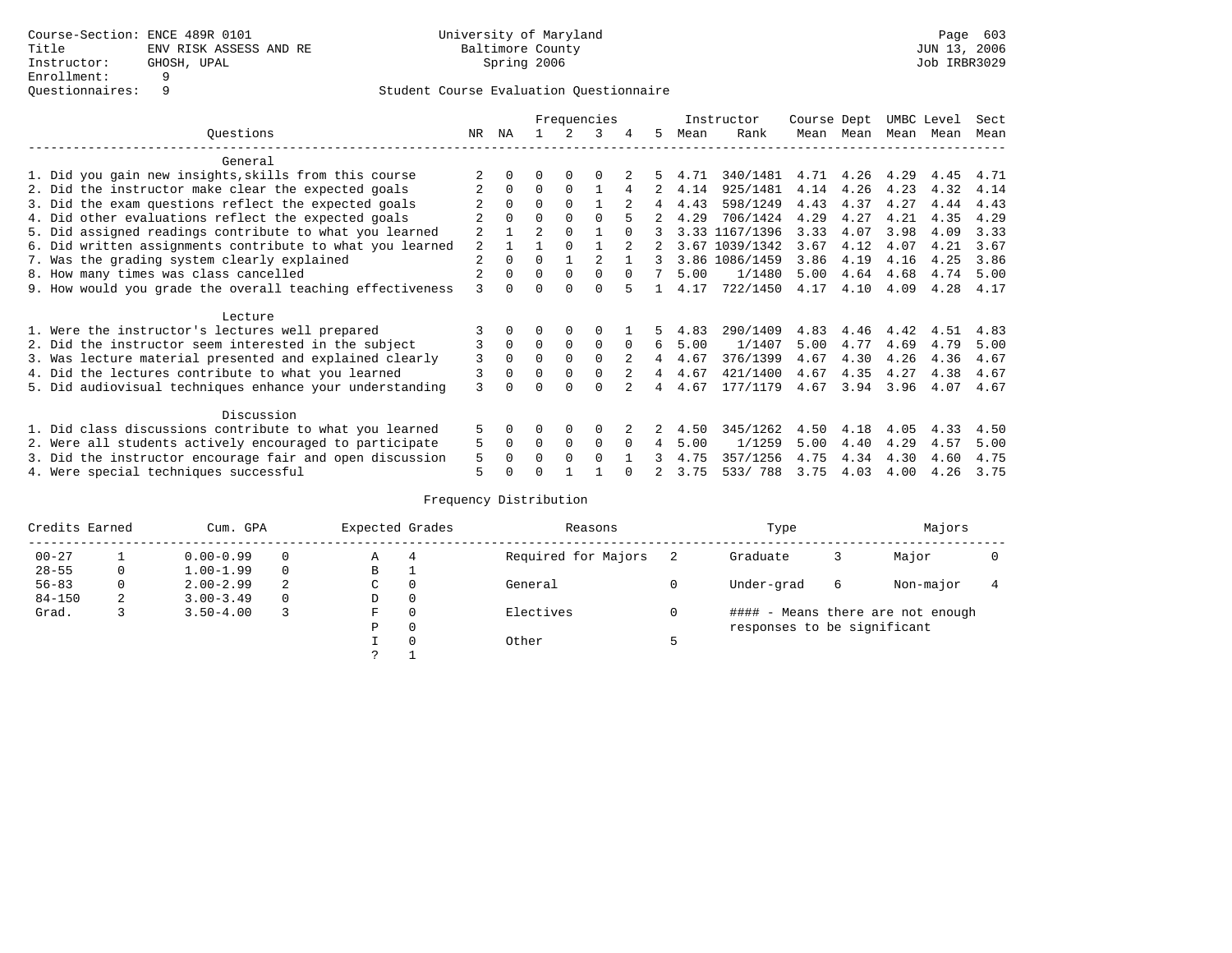### Student Course Evaluation Questionnaire

|                                                           |                |              |              |                | Frequencies    |                | Instructor   |      |                     | Course Dept UMBC Level |                |      |                          | Sect                   |
|-----------------------------------------------------------|----------------|--------------|--------------|----------------|----------------|----------------|--------------|------|---------------------|------------------------|----------------|------|--------------------------|------------------------|
| Questions                                                 | NR             | ΝA           | $\mathbf{1}$ | $\overline{2}$ | 3              |                | 5            | Mean | Rank                |                        |                |      | Mean Mean Mean Mean Mean |                        |
|                                                           |                |              |              |                |                |                |              |      |                     |                        |                |      |                          |                        |
| General                                                   |                |              |              |                |                |                |              |      |                     |                        |                |      |                          |                        |
| 1. Did you gain new insights, skills from this course     | 1              |              | $\Omega$     | 2              | -1             |                |              |      | 2.75 1473/1481      | 2.75                   | 4.26           | 4.29 | 4.28                     | 2.75                   |
| 2. Did the instructor make clear the expected goals       | 1              | 0            | 1            | 2              | $\mathbf 0$    |                | $\Omega$     |      | 2.25 1475/1481      | 2.25                   | 4.26           | 4.23 | 4.11                     | 2.25                   |
| 3. Did the exam questions reflect the expected goals      | 1              | $\Omega$     | $\mathbf 0$  | $\overline{2}$ | $\mathbf{1}$   |                |              |      | 2.75 1218/1249      | 2.75                   | 4.37           | 4.27 | 4.24                     | 2.75                   |
| 4. Did other evaluations reflect the expected goals       | 1              | $\Omega$     | $\mathbf{1}$ | $\overline{2}$ | $\Omega$       |                |              |      | 2.25 1423/1424      | 2.25                   | 4.27           | 4.21 | 4.16                     | 2.25                   |
| 5. Did assigned readings contribute to what you learned   | $\mathbf{1}$   | $\Omega$     | $\Omega$     | $\overline{2}$ | $\Omega$       | $\overline{a}$ | $\Omega$     |      | 3.00 1292/1396      | 3.00                   | 4.07           | 3.98 | 4.00                     | 3.00                   |
| 6. Did written assignments contribute to what you learned | 1              | 3            | $\Omega$     | $\mathbf{1}$   | $\Omega$       | $\Omega$       | $\Omega$     |      | $2.00$ ****/1342    | $***$ * * *            | 4.12           | 4.07 | 4.18                     | $***$                  |
| 7. Was the grading system clearly explained               | $\mathbf{1}$   | $\Omega$     | $\Omega$     | $\mathbf{1}$   |                | $\Omega$       |              |      | 3.75 1154/1459      | 3.75                   | 4.19           | 4.16 | 4.01                     | 3.75                   |
| 8. How many times was class cancelled                     | $\overline{2}$ | $\Omega$     | $\Omega$     | $\Omega$       | $\Omega$       |                | 2            |      | 4.67 951/1480       | 4.67                   | 4.64           | 4.68 | 4.74                     | 4.67                   |
| 9. How would you grade the overall teaching effectiveness | $\mathbf{1}$   | $\Omega$     | $\mathbf{1}$ | $\mathbf{1}$   | $\mathbf{1}$   | $\mathbf{1}$   | $\Omega$     |      | 2.50 1429/1450      |                        | $2.50$ 4.10    | 4.09 | 3.96                     | 2.50                   |
| Lecture                                                   |                |              |              |                |                |                |              |      |                     |                        |                |      |                          |                        |
| 1. Were the instructor's lectures well prepared           |                | $\Omega$     |              |                |                |                |              |      | 2.50 1395/1409      | 2.50                   | 4.46           | 4.42 | 4.36                     | 2.50                   |
| 2. Did the instructor seem interested in the subject      | 1              | $\Omega$     | $\Omega$     | 0              | $\overline{2}$ |                | $\mathbf{1}$ |      | 3.75 1344/1407      | 3.75                   | 4.77           | 4.69 | 4.73                     | 3.75                   |
| 3. Was lecture material presented and explained clearly   | 1              | $\Omega$     | 1            | $\mathbf 0$    | 2              | $\mathbf{1}$   | $\Omega$     |      | 2.75 1363/1399      | 2.75                   | 4.30           | 4.26 | 4.16                     | 2.75                   |
| 4. Did the lectures contribute to what you learned        | 1              | $\Omega$     | $\Omega$     | 2              |                | $\Omega$       | $\mathbf{1}$ |      | 3.00 1312/1400      | 3.00                   | 4.35           | 4.27 | 4.17                     | 3.00                   |
| 5. Did audiovisual techniques enhance your understanding  | $\mathbf{1}$   | $\mathbf{1}$ | $\Omega$     | $\overline{a}$ | $\Omega$       |                | $\Omega$     |      | 2.67 1114/1179      |                        | 2.67 3.94 3.96 |      |                          | $3.81$ $2.67$          |
|                                                           |                |              |              |                |                |                |              |      |                     |                        |                |      |                          |                        |
| Discussion                                                |                |              |              |                |                |                |              |      |                     |                        |                |      |                          |                        |
| 1. Did class discussions contribute to what you learned   | 3              | 0            | $\Omega$     |                |                | 0              |              |      | 2.50 1223/1262      | 2.50                   | 4.18           | 4.05 | 4.07                     | 2.50                   |
| 2. Were all students actively encouraged to participate   | 3              | $\mathbf 0$  | $\mathbf 0$  | $\mathbf{1}$   | 1              | $\Omega$       | $\Omega$     |      | 2.50 1226/1259      | 2.50                   | 4.40           | 4.29 | 4.30                     | 2.50                   |
| 3. Did the instructor encourage fair and open discussion  | 3              | $\mathbf 0$  | $\mathbf 0$  | $\overline{2}$ | $\mathbf 0$    | 0              | $\Omega$     |      | 2.00 1246/1256      | 2.00                   | 4.34           | 4.30 | 4.33                     | 2.00                   |
| 4. Were special techniques successful                     | 3              | $\mathbf{1}$ | $\Omega$     | $\mathbf{1}$   | $\Omega$       | $\Omega$       | $\Omega$     |      | $2.00$ ****/ 788    | $***$ * * *            | 4.03           | 4.00 | 3.97                     | $***$ * * *            |
| Laboratory                                                |                |              |              |                |                |                |              |      |                     |                        |                |      |                          |                        |
| 1. Did the lab increase understanding of the material     | 4              | 0            | $\Omega$     |                | $\Omega$       |                |              |      | $4.00$ ****/ 246    | ****                   | 4.26           | 4.20 | 4.27                     | $***$                  |
| 2. Were you provided with adequate background information | 4              | $\Omega$     | $\mathbf 0$  | $\mathbf{0}$   | $\mathbf 0$    | $\mathbf{1}$   |              |      | $4.00$ ****/ 249    | ****                   | 4.08           | 4.11 | 3.93                     | $***$                  |
| 3. Were necessary materials available for lab activities  | 3              | $\Omega$     | $\mathbf{1}$ | $\Omega$       | $\mathbf{1}$   | $\Omega$       | $\Omega$     | 2.00 | 241/242             | 2.00                   | 4.45           | 4.40 | 4.27                     | 2.00                   |
| 4. Did the lab instructor provide assistance              | $\overline{4}$ | $\Omega$     | $\Omega$     | $\mathbf{0}$   | $\mathbf{1}$   | $\Omega$       | $\cap$       |      | $3.00$ ****/ 240    | $***$ * * *            | 4.37           | 4.20 | 4.15                     | $***$ * * *            |
| 5. Were requirements for lab reports clearly specified    | $\overline{4}$ | $\Omega$     | $\Omega$     | $\cap$         | $\Omega$       |                | $\cap$       |      | $4.00$ ****/ 217    | ****                   | 4.42           | 4.04 | 3.73                     | $\star\star\star\star$ |
|                                                           |                |              |              |                |                |                |              |      |                     |                        |                |      |                          |                        |
| Self Paced                                                |                |              |              |                |                |                |              |      |                     |                        |                |      |                          |                        |
| 1. Did self-paced system contribute to what you learned   | 4              | 0            | $\Omega$     | 0              | 0              |                |              |      | $4.00$ ****/<br>55  | ****                   | 3.90           | 4.55 | 4.38                     | ****                   |
| 2. Did study questions make clear the expected goal       |                | $\Omega$     | $\mathbf 0$  | $\Omega$       | 0              | 1              |              |      | $4.00$ ****/<br>31  | $***$ * * *            | 4.28           | 4.75 | 4.95                     | ****                   |
| 3. Were your contacts with the instructor helpful         |                | $\Omega$     | $\Omega$     | $\Omega$       | $\Omega$       | $\mathbf{1}$   |              |      | $4.00$ ****/<br>51  | $***$ * *              | 4.42           | 4.65 | 4.54                     | ****                   |
| 4. Was the feedback/tutoring by proctors helpful          | 4              | $\Omega$     | $\Omega$     | $\Omega$       | $\Omega$       | $\mathbf{1}$   |              |      | $4.00$ ****/<br>34  | ****                   | 4.50           | 4.83 | 5.00                     | $* * * *$              |
| 5. Were there enough proctors for all the students        | $\overline{A}$ | $\cap$       | $\Omega$     | $\cap$         | $\cap$         |                | $\Omega$     |      | 2.4<br>$4.00$ ****/ | $***$ * * *            | 4.50           | 4.82 | 5.00                     | $* * * *$              |

### Frequency Distribution

| Credits Earned |          | Cum. GPA      |          |   | Expected Grades | Reasons             | Type                              | Majors |           |  |  |  |
|----------------|----------|---------------|----------|---|-----------------|---------------------|-----------------------------------|--------|-----------|--|--|--|
| $00 - 27$      | 0        | $0.00 - 0.99$ | $\Omega$ | Α | $\overline{2}$  | Required for Majors | Graduate                          |        | Major     |  |  |  |
| $28 - 55$      | 0        | $1.00 - 1.99$ | $\Omega$ | B | л.              |                     |                                   |        |           |  |  |  |
| $56 - 83$      |          | $2.00 - 2.99$ | $\Omega$ | C | 0               | General             | Under-grad                        | -2     | Non-major |  |  |  |
| $84 - 150$     | $\Omega$ | $3.00 - 3.49$ | $\Omega$ | D | $\circ$         |                     |                                   |        |           |  |  |  |
| Grad.          |          | $3.50 - 4.00$ | -2       | F | 0               | Electives           | #### - Means there are not enough |        |           |  |  |  |
|                |          |               |          | Ρ | 0               |                     | responses to be significant       |        |           |  |  |  |
|                |          |               |          |   | $\Omega$        | Other               |                                   |        |           |  |  |  |
|                |          |               |          |   |                 |                     |                                   |        |           |  |  |  |